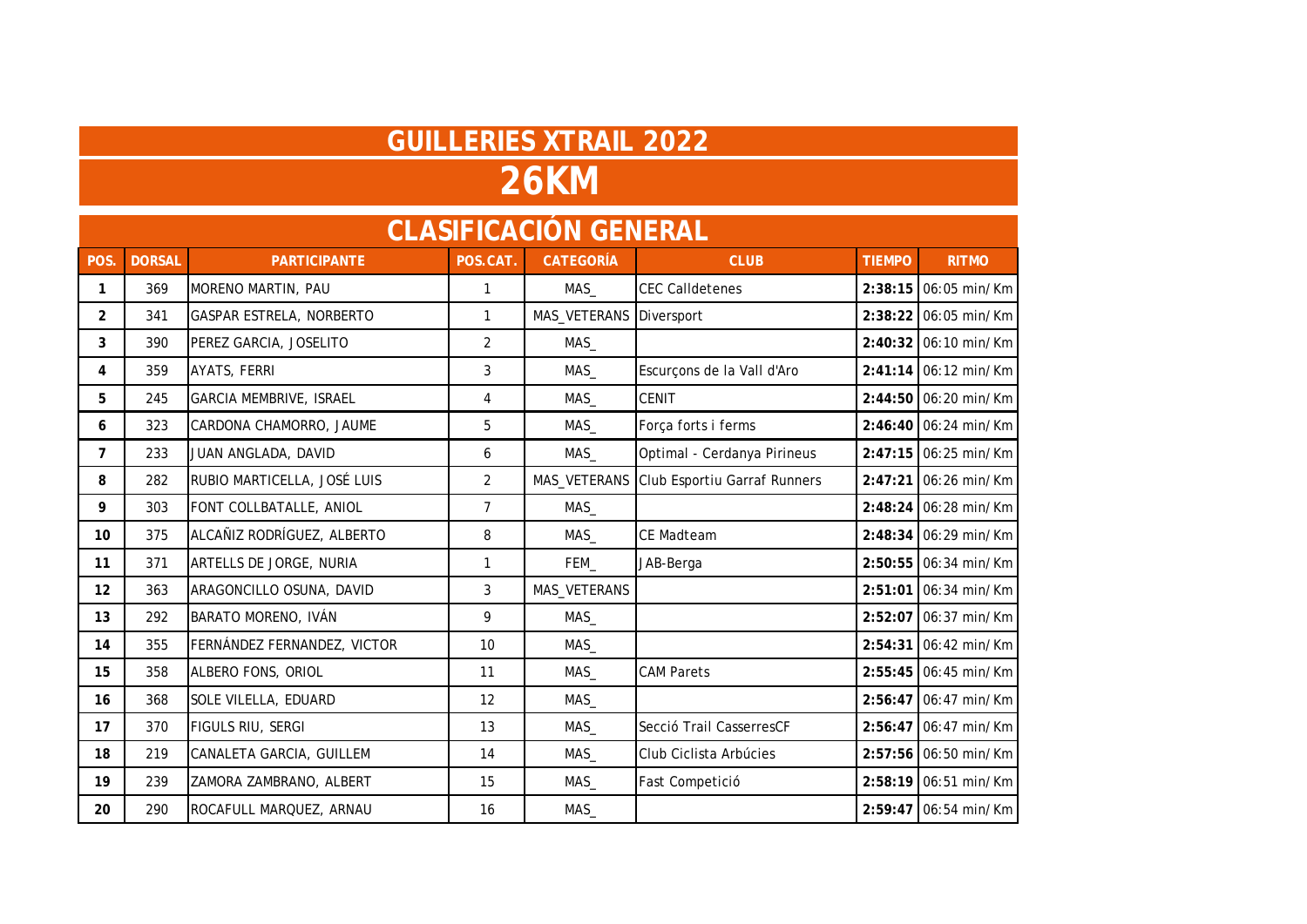| 21 | 295 | CAMPMAJÓ RIERA, CARLES       | $\overline{4}$ | MAS_VETERANS         |                                 | 3:02:33 07:01 min/Km   |
|----|-----|------------------------------|----------------|----------------------|---------------------------------|------------------------|
| 22 | 271 | PARELLA DILMÉ, TEO           | 17             | MAS                  |                                 | $3:02:47$ 07:01 min/Km |
| 23 | 308 | MUÑOZ, MIQUEL                | 18             | MAS_                 | Isards team                     | $3:03:33$ 07:03 min/Km |
| 24 | 226 | PARDILLO MOLINA, MANUEL      | 19             | MAS_                 | Sin equipo                      | 3:03:51 07:04 min/Km   |
| 25 | 241 | HERNÁNDEZ CLEMENT, VÍCTOR    | 20             | MAS_                 | No                              | $3:04:06$ 07:04 min/Km |
| 26 | 251 | JIMENEZ GARCICA, ANTONI      | 21             | MAS_                 | CAOlesa                         | 3:05:00 07:06 min/Km   |
| 27 | 277 | NAVAS, CONRAD                | 5              | MAS_VETERANS         | Jalamandrus                     | 3:07:07 07:11 min/Km   |
| 28 | 276 | BAÑOS, ALEIX                 | 22             | MAS_                 | Calella                         | $3:08:13$ 07:14 min/Km |
| 29 | 366 | FRANCH NADAL, JULIÀ          | 23             | MAS_                 | 2x2 Santpedor                   | $3:09:19$ 07:16 min/Km |
| 30 | 227 | RODRÍGUEZ, JORGE             | 24             | MAS_                 | Tramuntanatrail                 | $3:09:53$ 07:18 min/Km |
| 31 | 378 | HIDALGO MORÓN, CARLES        | 25             | MAS                  |                                 | 3:09:54 07:18 min/Km   |
| 32 | 202 | MARTÍNEZ PEREGRINA, LLUC     | 26             | MAS                  | TRAMUNTANATRAIL                 | $3:10:50$ 07:20 min/Km |
| 33 | 257 | TABERNER SOLÀ, JULIÀ         | 27             | MAS                  |                                 | 3:11:10 07:21 min/Km   |
| 34 | 302 | ROMERO DURÁN, HÉCTOR         | 6              | MAS_VETERANS LR TEAM |                                 | 3:11:19 07:21 min/Km   |
| 35 | 280 | ARCHILLA GOU, JOSEP          | 28             | MAS_                 | Matavalons d'Arbúcies           | 3:11:23 07:21 min/Km   |
| 36 | 210 | <b>BLANCH PLANAS, MÀRIUS</b> | 29             | MAS                  | Club Triatló ETB                | 3:11:31 07:21 min/Km   |
| 37 | 362 | ROCA RIERA, SILVIA           | $\overline{2}$ | FEM                  | SmartFit Calldetenes            | 3:11:31 07:21 min/Km   |
| 38 | 238 | GUILLÉN SOLÀ, SERGI          | 30             | MAS                  | Fast Competició                 | $3:14:46$ 07:29 min/Km |
| 39 | 344 | CAPILLA PALACIOS, TONI       | 31             | MAS                  |                                 | 3:14:53 07:29 min/Km   |
| 40 | 299 | MAS DE XAXARS, TERESA        | 3              | FEM_                 | Club trail running Girona       | $3:15:05$ 07:30 min/Km |
| 41 | 234 | APARICIO BRETXA, MARTÍ       | 32             | MAS                  | CET l'enclusa                   | 3:16:25 07:33 min/Km   |
| 42 | 243 | LOPEZ PUIG, MIQUEL ANGEL     | 33             | MAS                  | <b>GGM Solucions Esportives</b> | 3:16:44 07:34 min/Km   |
| 43 | 207 | ADROHER GORDILLO, SARA       | 4              | FEM_                 | <b>CAFrunners</b>               | 3:18:05 07:37 min/Km   |
| 44 | 293 | SALVADOR, CHRISTIAN          | 34             | MAS                  | <b>CLUB EGARAMOSSENAIRES</b>    | 3:18:09 07:37 min/Km   |
| 45 | 374 | DE CELIS ANDRES, DAVID       | 35             | MAS                  |                                 | 3:20:23 07:42 min/Km   |
| 46 | 336 | BROSSARD, NICOLAS            | 36             | MAS                  |                                 | $3:22:00$ 07:46 min/Km |
| 47 | 334 | PALLARÈS COROMINA, EDUARD    | 37             | MAS                  | <b>TGCBINN</b>                  | $3:22:23$ 07:47 min/Km |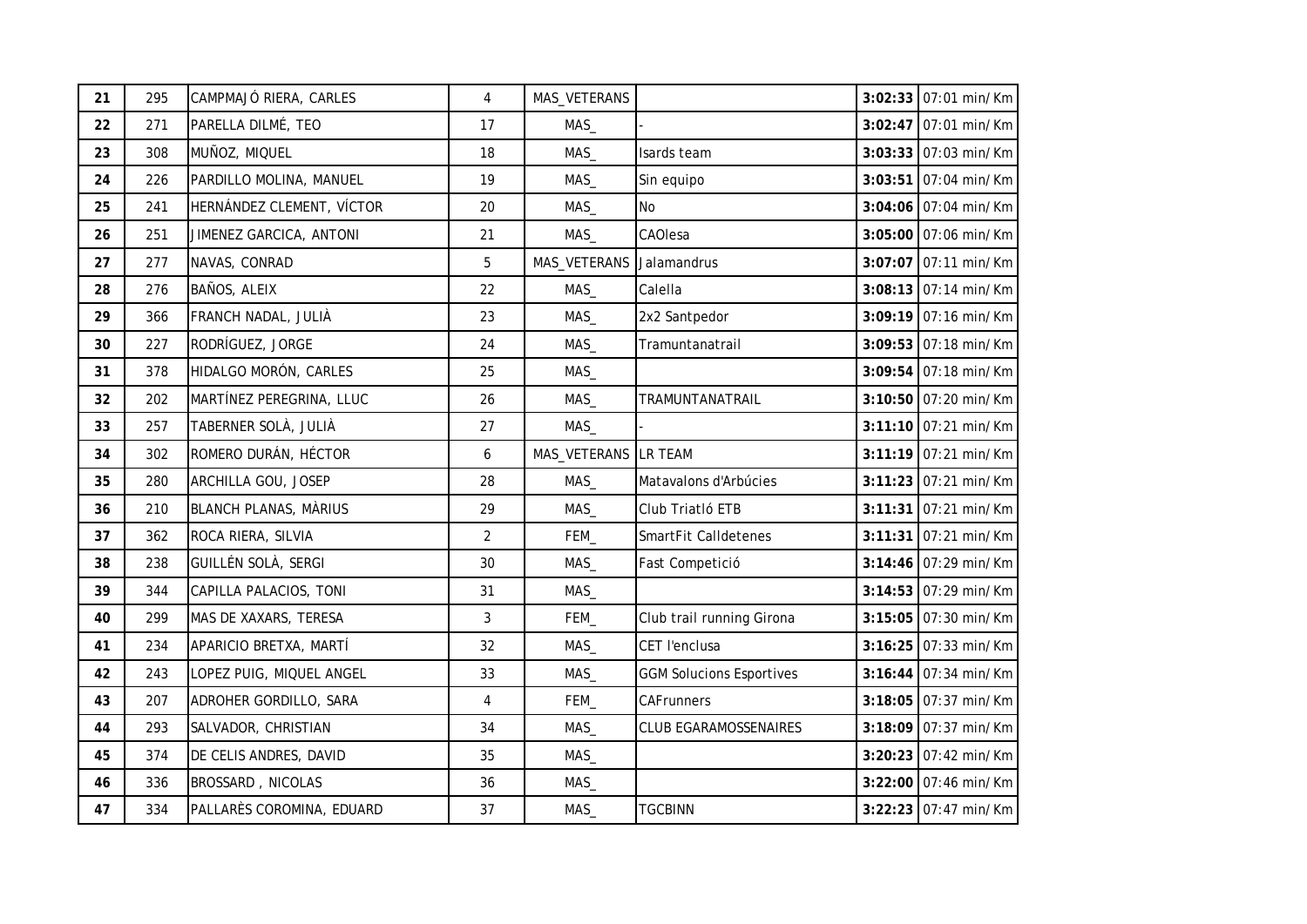| 48 | 266 | VALERO MORALES, JOSE ANTONIO | 38             | MAS_                        | <b>TECNICRUNNER</b>                   |         | 3:24:51 07:52 min/Km   |
|----|-----|------------------------------|----------------|-----------------------------|---------------------------------------|---------|------------------------|
| 49 | 346 | PALLAROLS PALLÀS, XEVI       | 39             | MAS                         | CLUB NATACIÓ VIC-ETB                  |         | $3:24:54$ 07:52 min/Km |
| 50 | 332 | MORET PASTELLS, MARC         | 40             | MAS                         |                                       |         | $3:25:03$ 07:53 min/Km |
| 51 | 333 | GOMEZ RUIZ, SANTIAGO         | $\overline{7}$ | MAS_VETERANS AT Cerdanyola  |                                       |         | $3:25:12$ 07:53 min/Km |
| 52 | 372 | NAMRI NAMRI, AZIZ            | 41             | MAS                         |                                       |         | 3:25:59 07:55 min/Km   |
| 53 | 310 | JULIÀ GÓMEZ, ALBERT          | 42             | MAS_                        | Centre Excursionista Torelló          |         | $3:26:10$ 07:55 min/Km |
| 54 | 324 | ALAMINOS ALAMINOS, SERGI     | 8              |                             | MAS_VETERANS   Forassenyats Onco Team |         | 3:27:10 07:58 min/Km   |
| 55 | 373 | NAMRI NAMRI, FAU             | 5              | FEM_                        | Blanda Spartan                        |         | 3:28:07 08:00 min/Km   |
| 56 | 203 | RICART BOADA, SARA           | 6              | FEM_                        | <b>CE Penedes</b>                     |         | $3:28:07$ 08:00 min/Km |
| 57 | 222 | LOPEZ LOPEZ, OSCAR           | 43             | MAS_                        | CE Penedès                            |         | $3:28:08$ 08:00 min/Km |
| 58 | 279 | SANS, RICARD                 | 44             | MAS_                        | CE Pica d'Estats                      |         | 3:29:17 08:02 min/Km   |
| 59 | 231 | JORDÀ CASADEVALL, RAMON      | 45             | MAS_                        | <b>CET TARADELL</b>                   |         | 3:29:33 08:03 min/Km   |
| 60 | 211 | GARRIGA COROMINA, ROGER      | 46             | MAS_                        | Apadrina un congre                    |         | 3:29:56 08:04 min/Km   |
| 61 | 209 | VILLACROSA CULLELL, MARIA    | $\overline{7}$ | FEM_                        | Maria                                 |         | 3:29:56 08:04 min/Km   |
| 62 | 278 | TORRES RICARTE, ROGER        | 47             | MAS_                        | Escola Trail Barcelona                |         | 3:29:58 08:04 min/Km   |
| 63 | 384 | ALCAÑIZ RODRIGUEZ, SERGIO    | 48             | MAS_                        | C.E. Madteam                          |         | 3:30:07 08:04 min/Km   |
| 64 | 294 | DUARTE CASANOVAS, QUIM       | 9              | MAS_VETERANS Runners Piraos |                                       |         | $3:30:11$ 08:05 min/Km |
| 65 | 379 | ORTIGOSA DOMINGUEZ, ADRIAN   | 49             | MAS                         |                                       |         | $3:30:17$ 08:05 min/Km |
| 66 | 214 | VERDURA GOMEZ, DANIEL        | 10             | MAS_VETERANS N/A            |                                       |         | $3:32:10$ 08:09 min/Km |
| 67 | 335 | GUZMÁN AGUI, CECÍLIA         | 8              | FEM_                        |                                       |         | $3:33:53$ 08:13 min/Km |
| 68 | 350 | BAUTISTA AGUDO, ANGEL        | 11             |                             | MAS_VETERANS   FONDISTES BLANES       |         | $3:34:29$ 08:14 min/Km |
| 69 | 300 | SALVADOR GARCÍA, AGUSTÍN     | 12             |                             | MAS_VETERANS Egaramossenaire          |         | $3:34:29$ 08:14 min/Km |
| 70 | 246 | FARRÉ MARTÍ, GERARD          | 50             | MAS                         | <b>No</b>                             |         | 3:36:10 08:18 min/Km   |
| 71 | 256 | PLAZA SOLA, FRANCESC         | 13             | MAS_VETERANS Per Lliure     |                                       |         | 3:37:30 08:21 min/Km   |
| 72 | 315 | RASCHER, RALF                | 14             | MAS_VETERANS AT Cerdanyola  |                                       | 3:37:51 | 08:22 min/Km           |
| 73 | 232 | AUTONELL, BERNAT             | 51             | MAS_                        | Rocknrollas Taradell                  |         | 3:39:31 08:26 min/Km   |
| 74 | 354 | ARTIGOT CABANAS, GONÇAL      | 52             | MAS_                        | Rock'n'Rollas                         |         | 3:39:31 08:26 min/Km   |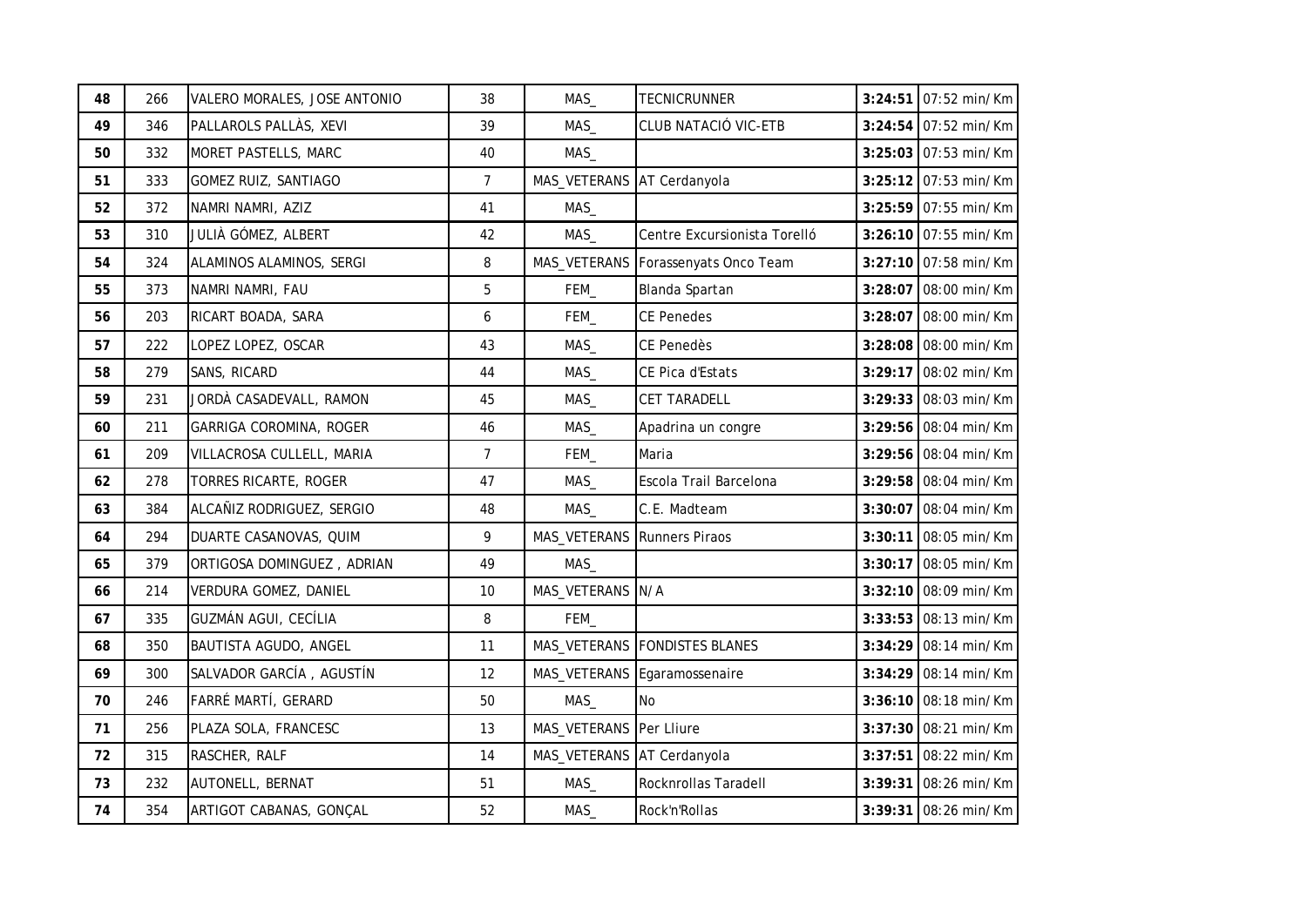| 75  | 356 | FRANCO, MARC                | 53           | MAS                        |                                             | 3:39:56 08:27 min/Km   |
|-----|-----|-----------------------------|--------------|----------------------------|---------------------------------------------|------------------------|
| 76  | 218 | ESPERANTE FERNÁNDEZ, LUIS   | 54           | MAS                        | LOBOS                                       | $3:40:48$ 08:29 min/Km |
| 77  | 376 | LOPEZ BAENA, MARC           | 15           | MAS_VETERANS               |                                             | $3:41:43$ 08:31 min/Km |
| 78  | 296 | MORON HERRADOR, PITU        | 16           |                            | MAS_VETERANS RUNNERS PIRAOS                 | $3:42:01$ 08:32 min/Km |
| 79  | 349 | PARTIDO GARCIA, JOSE MANUEL | 17           |                            | MAS_VETERANS restaurant familiar            | $3:43:02$ 08:34 min/Km |
| 80  | 353 | DE LA IGLESIA CANO, JOSÉ    | 18           |                            | MAS_VETERANS Restaurante familiar           | $3:43:02$ 08:34 min/Km |
| 81  | 357 | MAS PICANYOL, ELISA         | 9            | FEM_                       | Esportiu Penedès                            | 3:43:03 08:34 min/Km   |
| 82  | 306 | PEREZ CABANA, ALBERTO       | 19           |                            | MAS_VETERANS Club Excursionista Calldetenes | $3:44:18$ 08:37 min/Km |
| 83  | 298 | JEAVONS, SAMUEL GEORGE      | 55           | MAS                        |                                             | $3:44:31$ 08:38 min/Km |
| 84  | 386 | GIFRE MONREAL, MARTI        | 56           | MAS_                       |                                             | $3:44:42$ 08:38 min/Km |
| 85  | 387 | RUIZ COLOMO, IVAN           | 57           | MAS                        | Xerallo Team                                | 3:44:43 08:38 min/Km   |
| 86  | 327 | BRAZO QUERO, FERNANDO       | 58           | MAS                        |                                             | $3:45:46$ 08:41 min/Km |
| 87  | 345 | GRÀCIA, VIOLETA             | $\mathbf{1}$ | FEM_VETERANS               |                                             | $3:47:19$ 08:44 min/Km |
| 88  | 286 | VALENTI BRUN, QUIM          | 20           | MAS_VETERANS   Independent |                                             | $3:47:20$ 08:44 min/Km |
| 89  | 297 | PI, ALEX                    | 59           | MAS_                       | Matavalons d'Arbúcies                       | 3:47:40 08:45 min/Km   |
| 90  | 272 | RECARENS CREHUET, MARC      | 60           | MAS                        | No tinc                                     | $3:47:41$ 08:45 min/Km |
| 91  | 242 | GÓMEZ GELABERT, LLUÍS       | 61           | MAS_                       | FUN RUNNERS CLUB ESPORTIU                   | $3:47:46$ 08:45 min/Km |
| 92  | 275 | FERRER DURAN, MARC          | 62           | MAS_                       | CALELLA                                     | $3:48:24$ 08:47 min/Km |
| 93  | 216 | BÚRDALO FERNÁNDEZ, DIEGO    | 21           |                            | MAS_VETERANS Correm per la terra            | 3:49:21 08:49 min/Km   |
| 94  | 347 | SERRANO, VÍCTOR             | 63           | MAS                        |                                             | $3:53:20$ 08:58 min/Km |
| 95  | 258 | ESPETX LOPEZ, CARLES        | 64           | MAS                        | Cap                                         | 3:53:25 08:58 min/Km   |
| 96  | 365 | MOHAMED BACHIR NAFE, OMAR   | 65           | MAS                        |                                             | 3:53:34 08:59 min/Km   |
| 97  | 330 | LUGONES, MARTIN             | 66           | MAS                        |                                             | 3:54:31 09:01 min/Km   |
| 98  | 260 | LLIMONA, MARC               | 67           | MAS_                       | n/a                                         | 3:54:43 09:01 min/Km   |
| 99  | 331 | ALCALA PIÑOL, JORDI         | 68           | MAS                        | <b>FURGO</b>                                | 3:55:30 09:03 min/Km   |
| 100 | 364 | DAMICO, XAVIER              | 22           | MAS_VETERANS               |                                             | 3:55:41 09:03 min/Km   |
| 101 | 307 | TORELLÓ RIUS, ANNA          | 10           | FEM_                       |                                             | 3:55:53 09:04 min/Km   |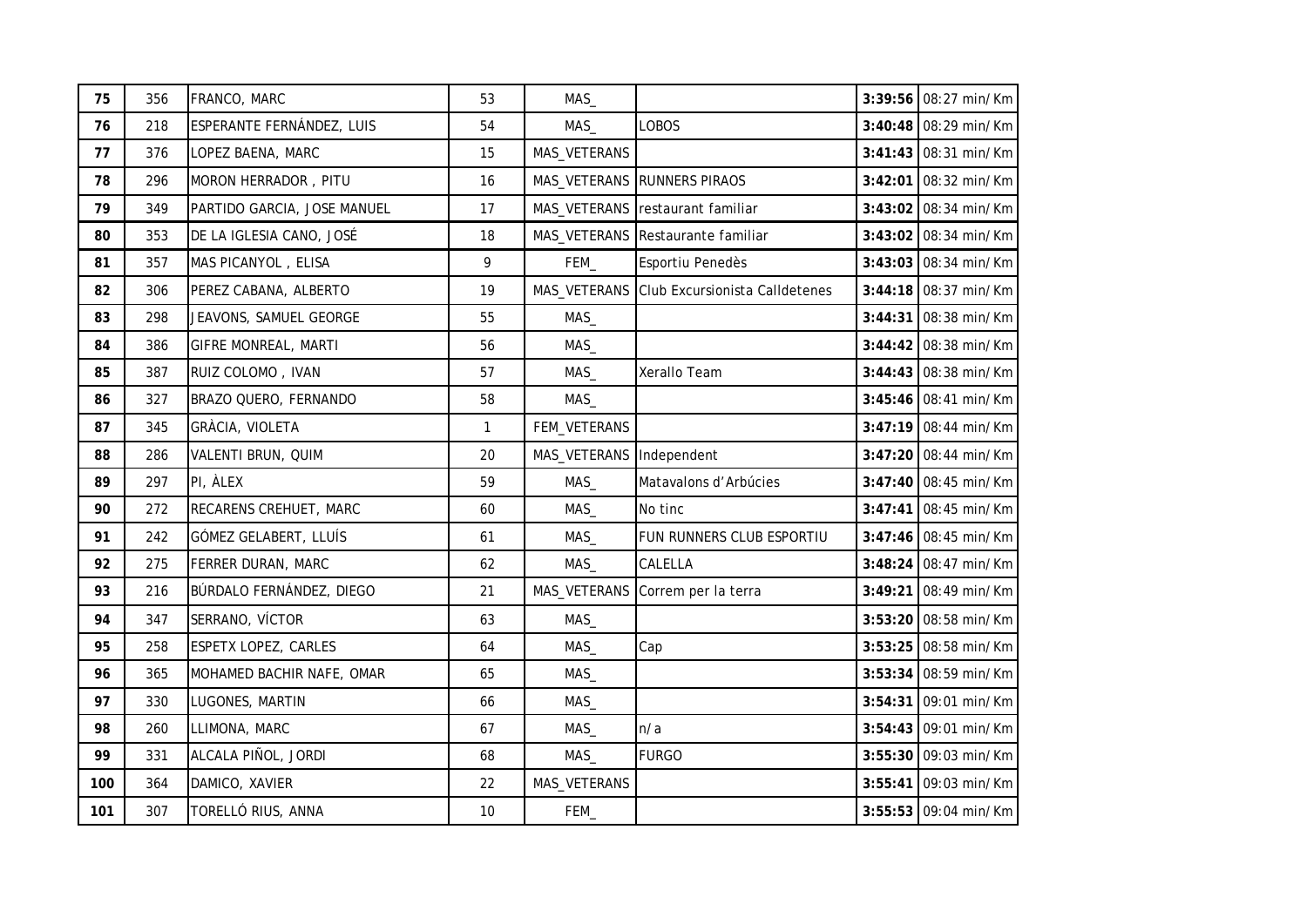| 102 | 388 | PLANCHART COLLADO, JOAN         | 69             | MAS                        |                                        | 3:55:54 09:04 min/Km   |
|-----|-----|---------------------------------|----------------|----------------------------|----------------------------------------|------------------------|
| 103 | 254 | SANTALÓ, CARLA                  | 11             | FEM_                       | Cap                                    | 3:56:19 09:05 min/Km   |
| 104 | 255 | DE CASAS SIMON, SAÚL            | 70             | MAS_                       | Independiente                          | 3:56:20 09:05 min/Km   |
| 105 | 312 | LUCAS ISIDORO, ALVARO           | 71             | MAS_                       |                                        | $3:58:09$ 09:09 min/Km |
| 106 | 265 | LABRADA PANOSA, JORDI           | 72             | MAS_                       | Club olimpic farners                   | $3:58:32$ 09:10 min/Km |
| 107 | 367 | MOLAS VALLS, ALBERT             | 23             | MAS_VETERANS               |                                        | 3:58:36 09:10 min/Km   |
| 108 | 311 | SUDRIÀ MARTINEZ, ANTONI         | 24             | MAS_VETERANS   no club     |                                        | 3:58:39 09:10 min/Km   |
| 109 | 337 | CAÑAMARES ORTI, SERGI           | 25             | MAS_VETERANS               |                                        | $3:58:51$ 09:11 min/Km |
| 110 | 240 | VILÀ GARET, ROSA VILÀ GARET     | 12             | FEM_                       | Unió excursionista Prats               | 3:59:49 09:13 min/Km   |
| 111 | 321 | PUJADAS URIACH, RAIMON          | 26             | MAS_VETERANS               |                                        | $4:00:07$ 09:14 min/Km |
| 112 | 205 | DOMENE DELGADO, IRENE           | 13             | FEM_                       | Wild Woman Trail Team                  | 4:01:40 09:17 min/Km   |
| 113 | 301 | RODRIGUEZ CASTILLO, JORDI       | 73             | MAS_                       | @sook1983                              | 4:02:58 09:20 min/Km   |
| 114 | 385 | SALTÓ LÓPEZ, DAVID              | 74             | MAS_                       |                                        | 4:06:16 09:28 min/Km   |
| 115 | 206 | VALENCIA, ENRIC                 | 75             | MAS_                       |                                        | $4:07:51$ 09:31 min/Km |
| 116 | 348 | DIEZ ROCA, TXAVIER              | 27             | MAS_VETERANS CTM           |                                        | 4:08:05 09:32 min/Km   |
| 117 | 217 | MORENO CASCÓN, JULI             | 28             | MAS_VETERANS   Independent |                                        | 4:08:37 09:33 min/Km   |
| 118 | 340 | D'ARMENGOL PARRA, ORIOL         | 76             | MAS_                       | RUNTAFIA TEAM                          | 4:10:25 09:37 min/Km   |
| 119 | 235 | CASADEVALL BRAUN, JÚLIA         | 14             | FEM_                       |                                        | 4:10:26 09:37 min/Km   |
| 120 | 320 | MARTÍNEZ PRINGE, GONZALO JAVIER | 29             |                            | MAS_VETERANS JalamandrúTeam            | 4:13:21 09:44 min/Km   |
| 121 | 225 | COLOMER ALFARO, ANNA            | 15             | FEM_                       | CLUB TRAIL RUNNING GIRONA              | $4:14:16$ 09:46 min/Km |
| 122 | 380 | BRACHS SOLER, LLUIS             | 77             | MAS_                       | <b>GRIMPACIMS</b>                      | 4:15:31 09:49 min/Km   |
| 123 | 352 | VILAR RODRIGUEZ, DAVID          | 78             | MAS                        |                                        | $4:15:32$ 09:49 min/Km |
| 124 | 313 | CORTES BARBA, SUSANA            | 16             | FEM_                       | AT CERDANYOLA                          | 4:16:24 09:51 min/Km   |
| 125 | 314 | FERRERA, BEATRIZ                | $\overline{2}$ |                            | FEM_VETERANS CKUB ATLETISME CERDANYOLA | 4:16:24 09:51 min/Km   |
| 126 | 383 | FERNANDEZ PRIM, EDUARD          | 79             | MAS                        |                                        | 4:18:02 09:55 min/Km   |
| 127 | 283 | DÍAZ PANADERO, TONI             | 80             | MAS                        | <b>CLUB ATLÈTIC RUNNING</b>            | $4:18:16$ 09:56 min/Km |
| 128 | 289 | LUQUE, ESTER                    | 17             | FEM_                       | <b>ISARDS TEAM</b>                     | 4:20:05 10:00 min/Km   |